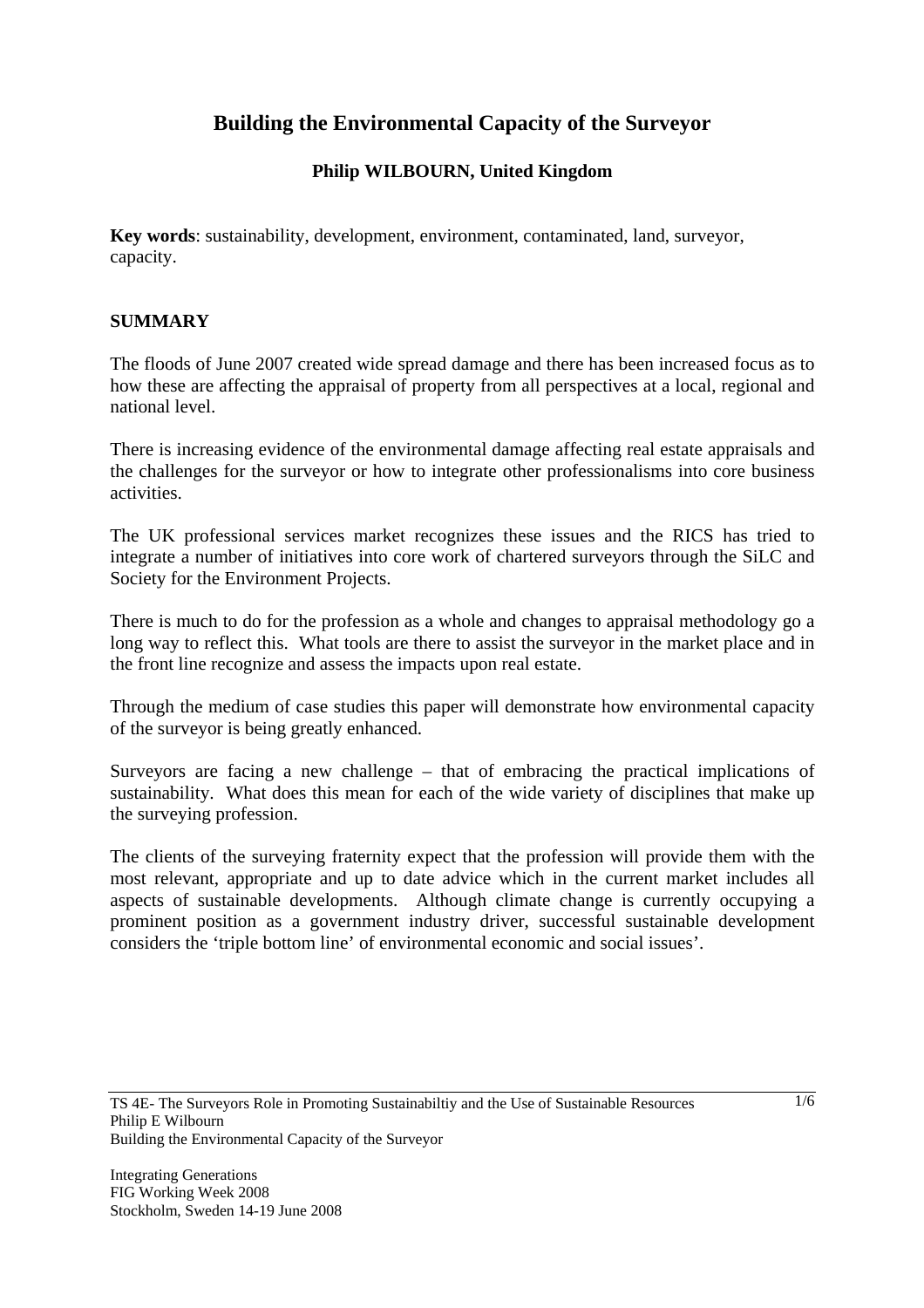#### Triple Bottom Line methodology

There are two commonly accepted models of sustainable development based on the 'Triple Bottom Line' methodology. In the 'Three Pillars' model, sustainability is seen as the merging of economic enterprise, social wellbeing and environmental integrity. In the alternative model, often referred to as the 'Russian Doll' model, economic capital is placed at the centre as the basis of wealth creation, which drives the development engine (O'Riordan et al, 2001), but at the same time is constrained by environmental and social considerations. Increasingly the three dimensions are being underpinned by a fourth dimension, which comprises the institutional and governance structures needed to make sustainability work.



From A Green Profession? RICS Members and the Sustainability Agenda (RICS Research).

Sustainability is making sure all of our businesses, public services, national resources, economy and commuters have the capacity to continue in the future. While we are adept at thinking about their future financial sustainability and investing in economic resources, our society has been less successful in looking after the human, social and environmental resources that we rely on. One of the solutions is to consider how sustainable development is best thought of as a process for growth that understands investing and maintains not just financial resources but human, social and environmental resources all at the same time.

The issues for the property professional are that sustainability must be considered throughout the property life cycle. The interrelationships of the 5 phases of the property life cycle are critical to achieving sustainable built environment by considering the consequences of the decisions in relation to the three pillars of sustainability as well as the impact decisions will have on other phases of property life cycle and it is possible to develop a better frame work for decision making.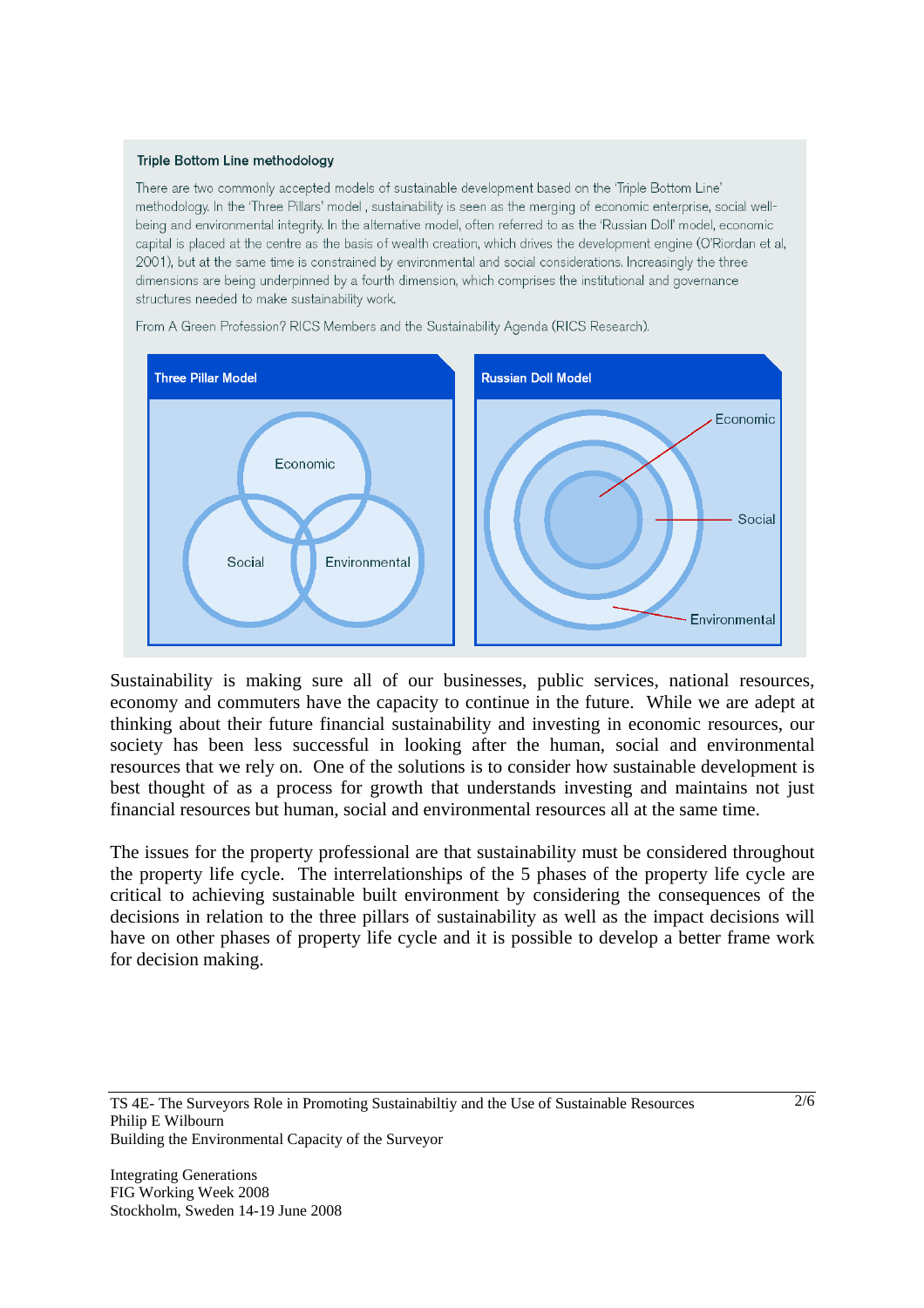

TS 4E- The Surveyors Role in Promoting Sustainabiltiy and the Use of Sustainable Resources Philip E Wilbourn Building the Environmental Capacity of the Surveyor

Integrating Generations FIG Working Week 2008 Stockholm, Sweden 14-19 June 2008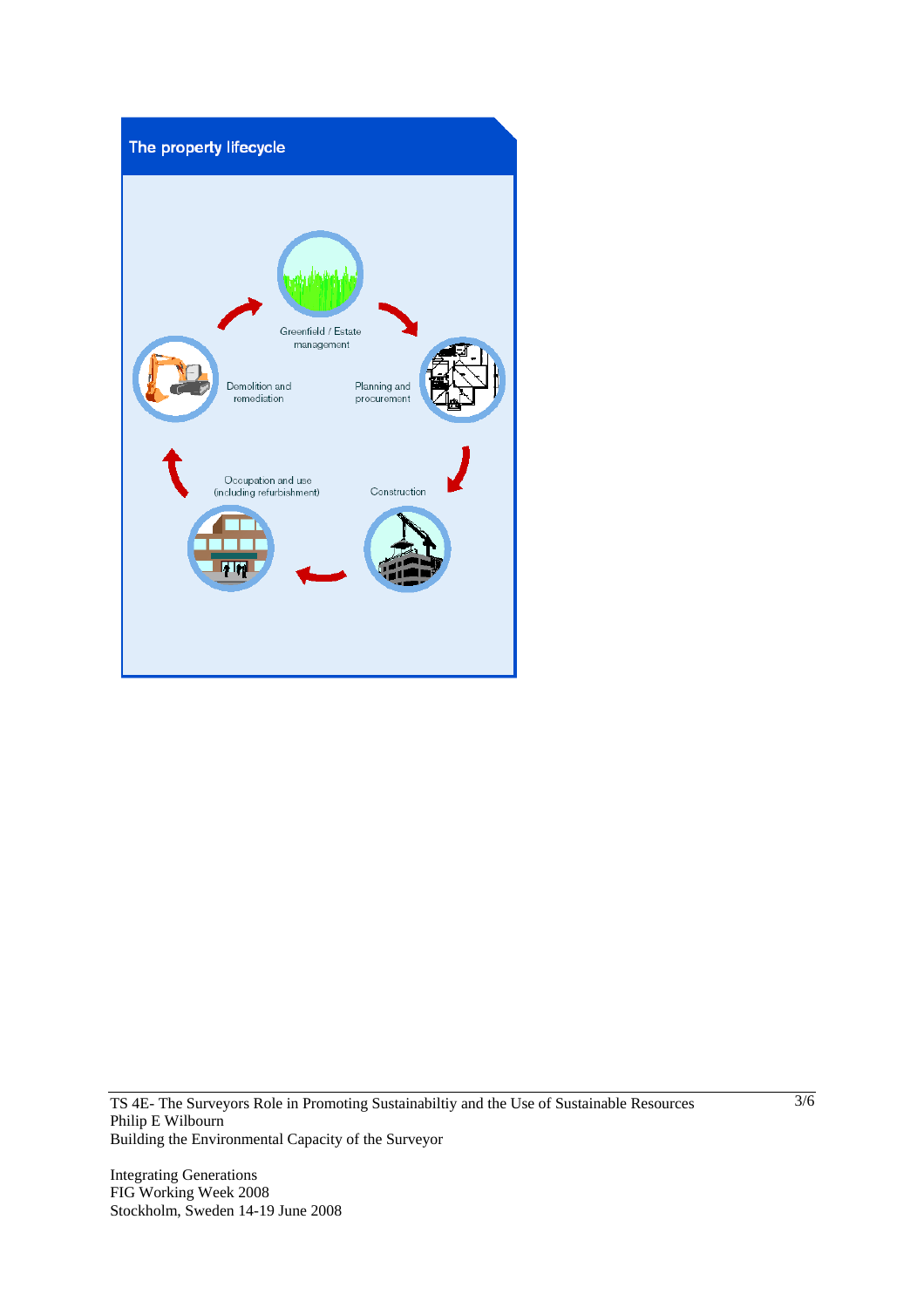#### Impacts of sustainability on the property lifecycle

| Property lifecycle stage                        | <b>Social</b>                                                                                                                                                                                                                | <b>Environmental</b>                                                                                                                                                                                                        | Economic                                                                                                                                                                                         |
|-------------------------------------------------|------------------------------------------------------------------------------------------------------------------------------------------------------------------------------------------------------------------------------|-----------------------------------------------------------------------------------------------------------------------------------------------------------------------------------------------------------------------------|--------------------------------------------------------------------------------------------------------------------------------------------------------------------------------------------------|
| Greenfield/Estate<br>management                 | A safe, secure integrated<br>development, rural<br>regeneration, public access<br>and rambling rights                                                                                                                        | Maintain and enhance<br>natural amenity and<br>biodiversity. Use of land<br>as food plains                                                                                                                                  | Improved land and asset<br>values, stimulate local<br>investment, intrinsic value<br>and non tangible assets<br>of open space amenity                                                            |
| Planning and<br>procurement                     | Provision of local labour,<br>development of local skills<br>through training initiatives,<br>quality urban design<br>and public realm, planning<br>sustainable communities,<br>community involvement<br>at the design stage | Minimise energy demand,<br>renewable energy supply,<br>minimise environmental<br>impact, increase use of<br>recycled materials, ethically<br>sourced products and<br>services, enhanced public<br>transport and walkability | Local economic<br>generation, responsible<br>and profitable growth.<br>Attracting investment<br>and build local capital                                                                          |
| Construction                                    | Better Design, Respect for<br>people, Minimisation of<br>disruption, noise, dust light,<br>considerate contractors<br>scheme                                                                                                 | Carbon amelioration, waste<br>minimisation, maximise<br>recycling, Construction<br>Environmental Management<br>Plans                                                                                                        | Use of local suppliers<br>and labour. Quality of<br>design and materials as an<br>agency tool or selling point                                                                                   |
| Occupation and use<br>(including refurbishment) | A better quality of life, built<br>to last, clean, working and<br>friendly                                                                                                                                                   | Energy efficient operation,<br>effective maintenance,<br>occupier recycling schemes,<br>greywater etc.                                                                                                                      | Use of local suppliers and<br>contractors, Increase in<br>occupier productivity<br>through sustainable<br>facility management                                                                    |
| Demolition and<br>remediation                   | Minimisation of disruption,<br>noise, dust light, considerate<br>contractors scheme.<br>improved amenity                                                                                                                     | Maximise recycling, minimise<br>waste to landfill. On site<br>remediation, creative use<br>of demolition waste                                                                                                              | Improved spatial use,<br>improved land value and<br>economic uplift from urban<br>infill. Presumption in<br>favour of development on<br>brownfield sites leading to<br>a shorter planning period |

TS 4E- The Surveyors Role in Promoting Sustainabiltiy and the Use of Sustainable Resources Philip E Wilbourn Building the Environmental Capacity of the Surveyor

Integrating Generations FIG Working Week 2008 Stockholm, Sweden 14-19 June 2008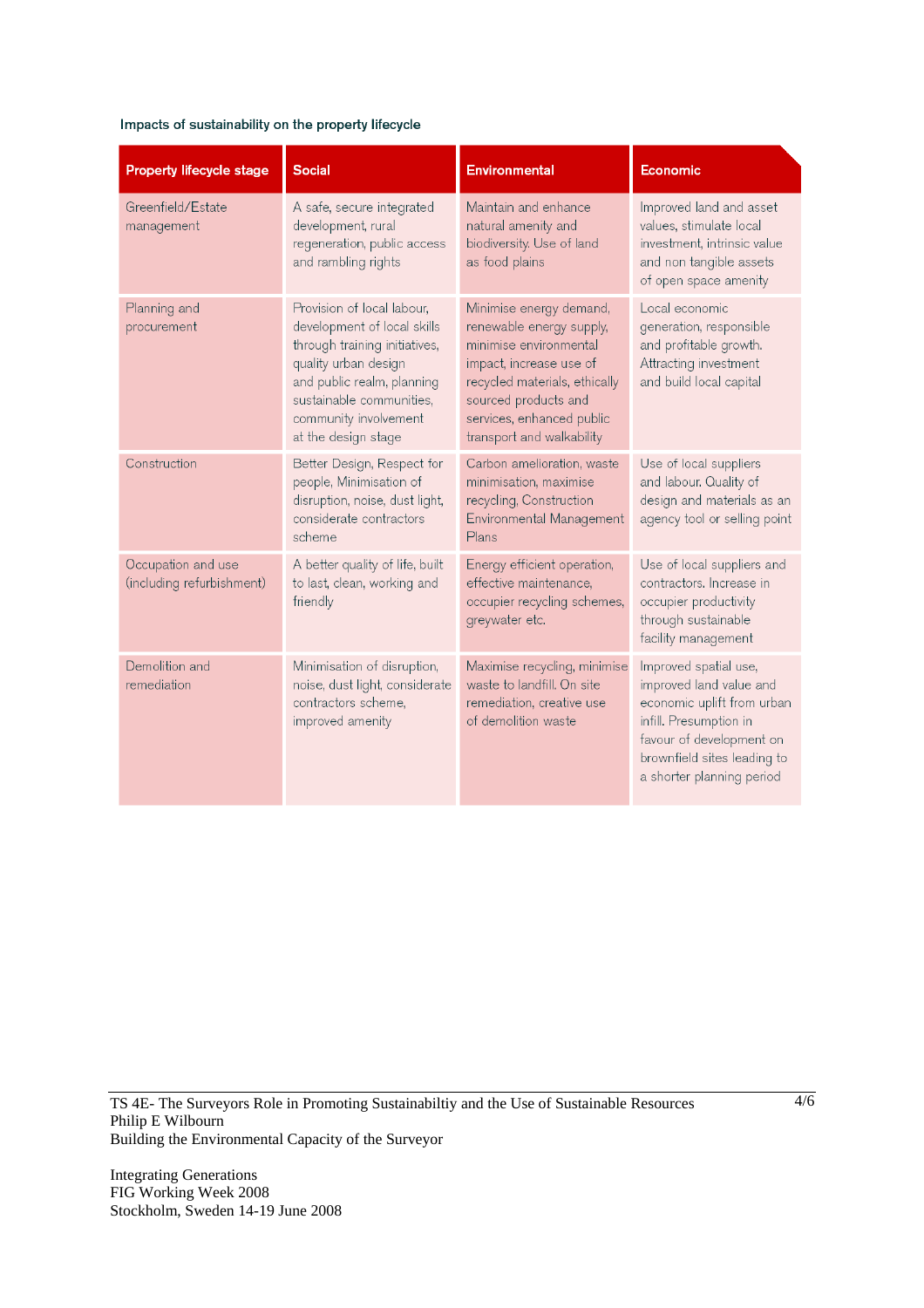### **REFERENCES**

RICS International Valuation Standards RICS Surveying sustainability: a short guide for the property professional

### **BIOGRAPHICAL NOTES**

| $1988 - 1998$ | <b>Regeneration Policy Panel</b>                         |          | Member of The Royal Institution of Chartered Surveyors     |  |
|---------------|----------------------------------------------------------|----------|------------------------------------------------------------|--|
| 1991 - 1994   | Chairman<br>(Yorkshire Region) RICS Awards               | of       | Assessors                                                  |  |
| 1992 - 1995   | Member of The RICS Contaminated Land Working Party       |          |                                                            |  |
| 1993 - 1995   | Member<br><b>Infrastructure Market Panel</b>             | of       | <b>RICS</b><br>The                                         |  |
| 1994 - 1998   | Member of the RICS Environmental Research Programme      |          |                                                            |  |
| 1994 - 2000   | Member of the Forum on Contamination in Land (FOCIL)     |          |                                                            |  |
| $1995 - 2000$ | Chairman of The Regeneration Forum on behalf of The RICS |          |                                                            |  |
| 1995 - 1999   | Chairman<br><b>Appraisal Practice Panel</b>              |          | Environmental                                              |  |
| $1995 -$      | Member United Kingdom Environmental Law Association      |          |                                                            |  |
| 1998 - 2001   | Member of RICS General Council                           |          |                                                            |  |
| 1999 - 2000   | Member<br><b>Appraisal Practice Panel</b>                | of       | Environmental                                              |  |
| $2001 -$      | Scheme                                                   |          | Member of The Professional and Technical Panel of The SiLC |  |
| $2000 - 2003$ | Vice<br>Faculty of the RICS                              | Chairman | Environment                                                |  |
| $2003 - 2006$ | Chairman<br><b>Environment Faculty</b>                   | of       | The                                                        |  |
| $2006 -$      | Member of the Valuations Standards Board                 |          |                                                            |  |
| $2007 -$      | Member of the RICS Research Trust                        |          |                                                            |  |

**Philip Wilbourn** is a Chartered Surveyor and a Chartered Environmentalist. He one of the leading experts on the relationship between the value of all forms of property, contaminated land and the development / investment markets. He is the immediate past Chairman of the Environment Faculty of the RICS.

In 1996, Philip gave evidence on behalf of the Royal Institution of Chartered Surveyors to the House of Commons Select Committee on the Environment in response to the Government's Statutory Guidance on implementing Part IIA of the Environmental Protection Act 1990. He has also been an expert witness in significant contamination cases where value has been